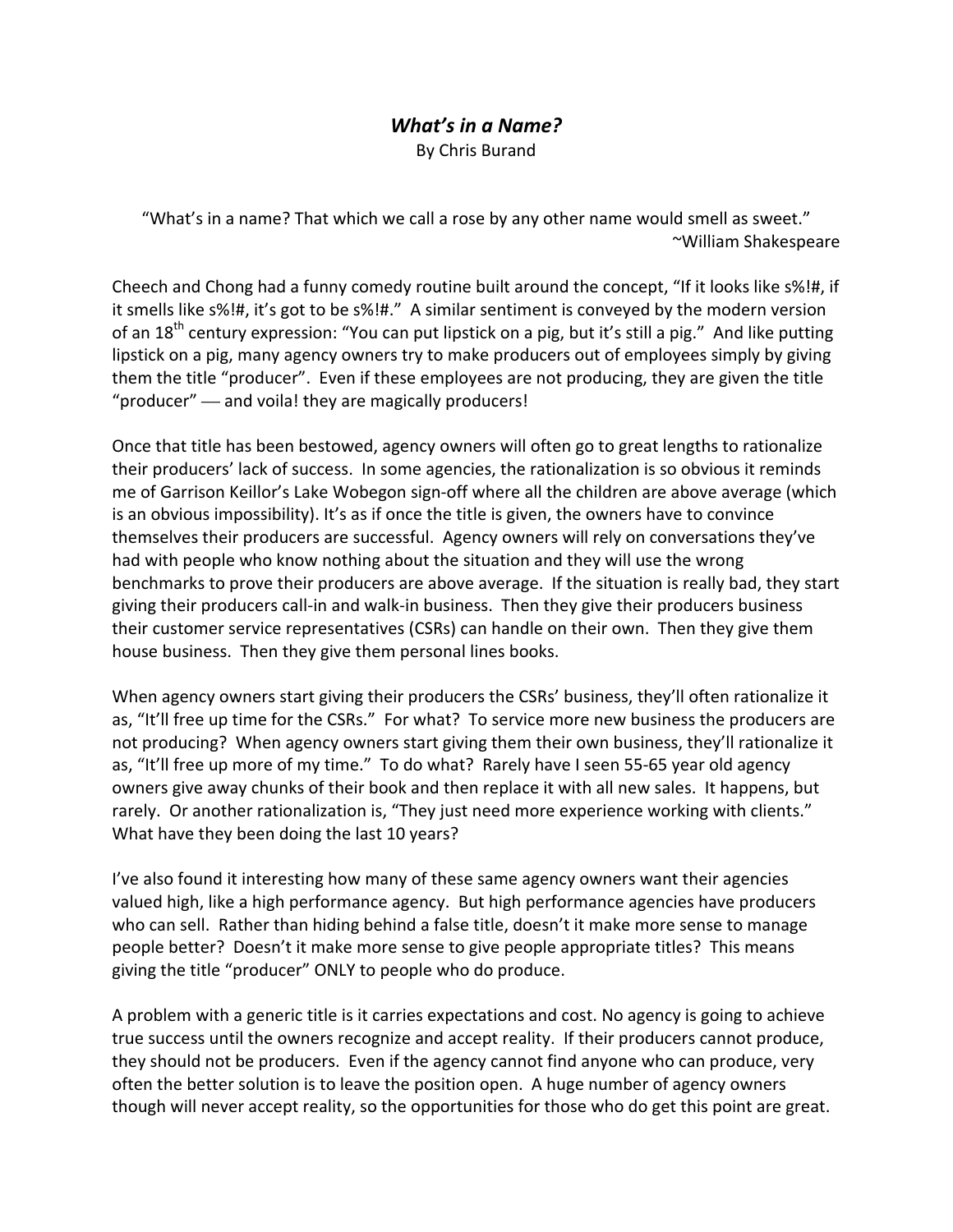For those willing to try, a good place to begin is by recognizing and accepting that not all producers are created equal, and the differences are great, not small.

Next, recognize and accept that people with very different talents and skill sets should have different titles and pay scales. Let's get past political correctness and deal with reality. Just because that's the way it has always been is not a legitimate reason for not changing things going forward. The fact that producers may be paid commission rather than salary is no excuse either because it ignores the following realities:

1. Many producers, especially poor producers, are paid a salary whether the agency calls it that or not.

2. Many producers, especially poor producers, are *given* business upon which they earn commissions.

3. Agencies have *de facto* fixed costs to cover and producers have to generate enough of their own sales to cover those costs.

A first string quarterback makes more than a second string quarterback. This fact does not mean the backup quarterback is not important, just not as important. So why pay producers as if they all have the same importance to the agency? Why give a \$100,000 producer the same title as a \$1,000,000 producer? Why give them the same perks? Are you afraid of hurting their egos? How much is this worth to you?

The agencies that get this are doing much better in this economy than those that do not. The agency owners that understand this reality have historically saved enough money (by not wasting it on producers who cannot produce) so they can afford to continue to hire people who can produce. Their morale is higher because everyone in the agency is contributing and their higher morale contributes further to their success. Even when a producer who cannot produce tries hard to produce, morale is still injured because everyone sees the person is in the wrong position. This employee can only come into work with a great attitude for so long.

This does not mean a producer who can't produce is not valuable as a servicing producer or account manager. (Do not let any biases cause you to make the wrong decision just because the "producer" is male.) An agency can be successful with just servicing producers, but the model and cost structure must change.

Agency owners that get this have defined clearly what a producer is in their agencies. They do not give the same title to employees based on what they should do, but based on what they actually achieve. To me, a producer produces at least \$300,000 of his or her own commissions. It is inappropriate to call an experienced person who produces less than this a producer. Such a distinction pays huge dividends, including the ability to attract better people to the agency. Who wants to go to work at an agency where the future is limited because the producers can't produce? It is so much more fun to work on a winning team.